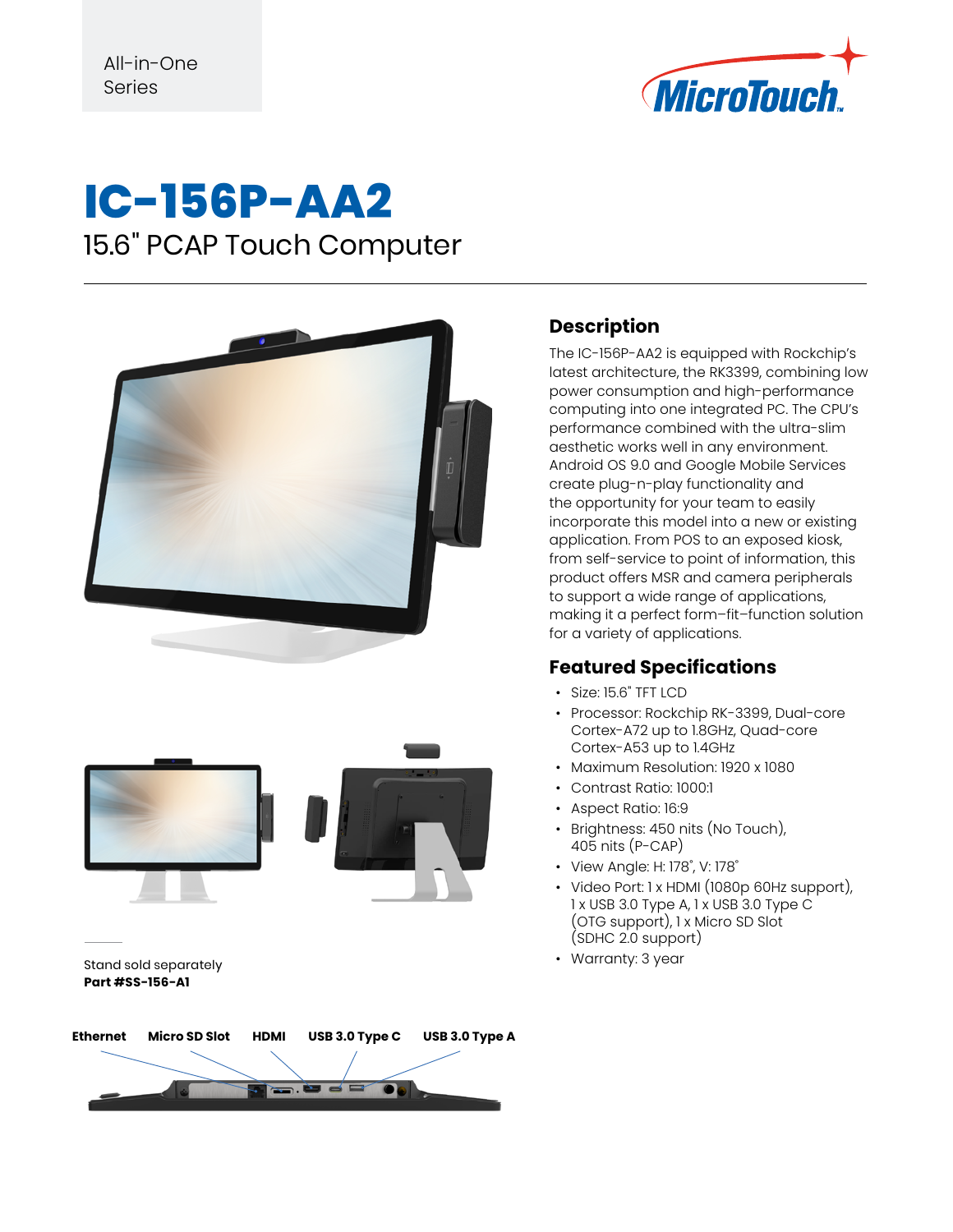## **Specifications**

#### **System Configuration**

| Processor             | Rockchip RK-3399, Dual-core Cortex-A72 up to 1.8GHz,<br>Quad-core Cortex-A53 up to 1.4GHz |
|-----------------------|-------------------------------------------------------------------------------------------|
| GPU                   | Mali-T860 MP4                                                                             |
| <b>System Memory</b>  | 4GB LPDDR4                                                                                |
| <b>Storage Device</b> | 32GB eMMC                                                                                 |
| Wi-Fi & Bluetooth     | 802.11 a/b/g/n/ac, Bluetooth 4.0 (Support BLE)                                            |
| <b>GPS</b>            | Enabled                                                                                   |

#### **Touch LCD Display**

| Size / Resolution       | 15.6" TFT LCD / 1920 x 1080           |
|-------------------------|---------------------------------------|
| <b>Touch Screen</b>     | Projected Capacitive Touch, 10 Points |
| Brightness (Touch Type) | 450 nits (No Touch), 405 nits (P-CAP) |
| Contrast Ratio          | 1000:1                                |
| View Angle              | H:178°, V:178°                        |
| Display Surface         | 7H Hardness durable glass             |
| Camera                  |                                       |

#### **I/O Ports**

| Serial Port     |                                        |
|-----------------|----------------------------------------|
| USB Port        | 1 x USB 3.0 Type A, 1 x USB 3.0 Type C |
| <b>LAN Port</b> | 1 x RJ45 Giga LAN                      |
| Video Port      | 1 x HDMI (1080p 60Hz support)          |
| Power Input     | 1 x DC in 12V/4.16A 2 pin              |
| SD Slot         | 1 x Micro SD Slot (SDHC 2.0 support)   |

#### **Operating System Support**

| <b>OS</b>                             | Android 9.0 with GMS          |
|---------------------------------------|-------------------------------|
|                                       |                               |
| <b>Physical Properties</b>            |                               |
| Speaker                               | $2 \times 2W$                 |
| Material                              | Plastic, Glass, SECC Metal    |
| Light Bar                             |                               |
| Housing Color                         | Dark Gray                     |
| Dimensions $(W \times H \times D)$ mm | 369.1 mm x 223.7 mm x 27.2 mm |
| Net Weight (kg)                       | $1.805$ kg                    |
| Gross Weight (kg) 2.8 kg              |                               |
| Carton $(W \times H \times D)$ mm     | 455 mm x 315 mm x 150 mm      |
| <b>VESA</b>                           | 100 mm x 100 mm               |
|                                       |                               |